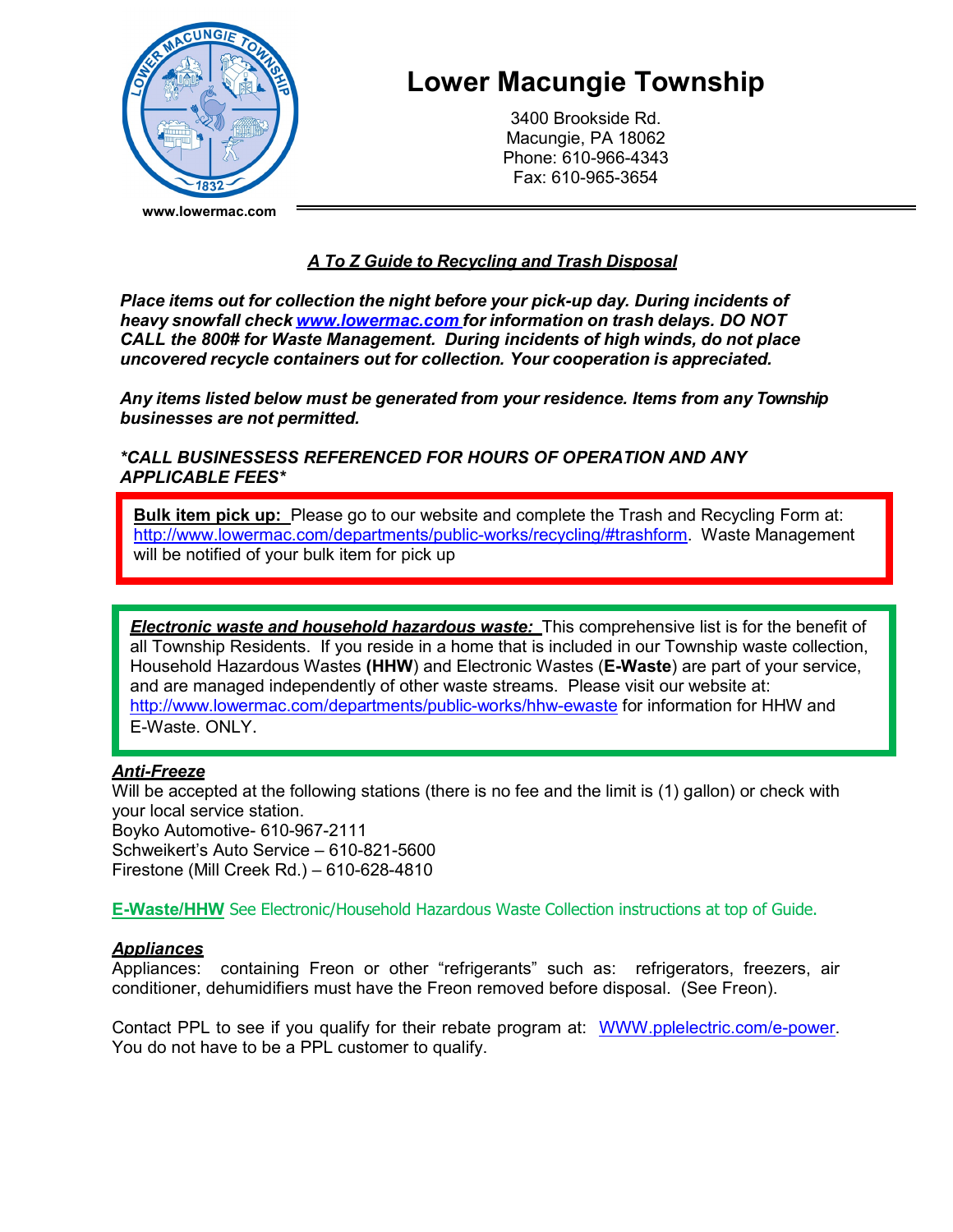If you do not qualify or wish to participate, you must arrange for a qualified firm to extract the refrigerant and apply a decal indicating that the refrigerant has been removed. The appliance can then be placed curbside on your collection day. (See Freon).

All other types of appliances can be placed curbside for collection on your normal trash day limit one (1) bulk item per week.

## *Basketball System*

Pole needs to be broken down into 4 ft. lengths. Rim taken off backboard. Sand emptied from base so less than 50 lbs.

# *Batteries*

Automobile & small engine batteries – return to any station or retail store that sells them.

Batteries + Bulbs Store: 3021 Lehigh St., Allentown [www.batteriesplusbulbs.com](http://www.batteriesplusbulbs.com/) 484-838-5248

Recycles most batteries from hearing aid/watch batteries to automobile/truck batteries.

AERC: (See Electronic Recycling for contact info), most household batteries and rechargeable tool batteries.

GER Solutions: (See Electronic Recycling for contact info) NiCad, nickel metal hydride, alkaline, carbon zinc, lithium, lead acid.

Lowes: Rechargeable tool batteries.

Home Depot: Rechargeable batteries and cell phones. Call to verify specific batteries 610-791-5990 Allentown or 610-770-6440 Whitehall

**E-Waste/HHW** See Electronic/Household Hazardous Waste Collection instructions at top of Guide.

# *Books*

Soft cover – can be recycled Hard cover – pages can be ripped out & recycled / hard cover in trash.

# *Bulbs*

Home Depot: Compact Florescent Bulbs.

Batteries + Bulbs Store: (see Batteries for contact info) most types of florescent bulbs (0 to \$0.12 per foot for tube type bulbs), spot & flood lamps, incandescent, halogen bulbs.

AERC: (See Electronic Recycling for contact info) call for pricing on florescent bulbs.

GER Solutions: (See Electronic Recycling for contact info) 4ft florescent bulbs only, 4' shattered shields, U-tube, circle lamps, incandescent/halogen quartz, metal halide, projector bulbs, non-pcb ballast.

**E-Waste/HHW** See Electronic/Household Hazardous Waste Collection instructions at top of Guide.

*Bulk Item pick up by Waste Management* (limit one (1) bulk item per week) Please go to our website and complete the Trash and Recycling Form at: <http://www.lowermac.com/departments/public-works/recycling/#trashform> Waste Management will be notified of your bulk item for pick up.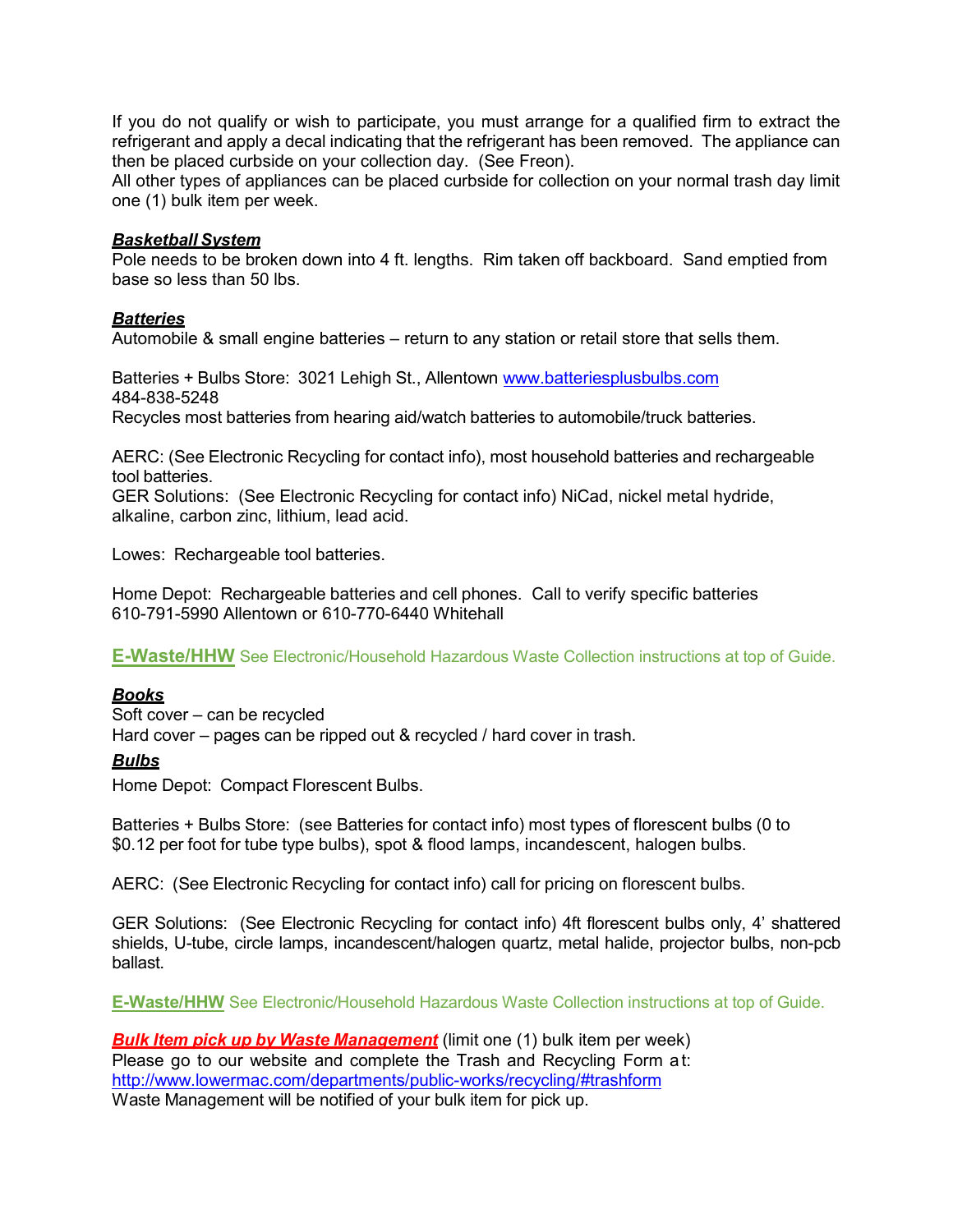# *Cans*

Aluminum, steel & bi-metal cans (i.e. soda & soup cans). Rinse and place in recycle container for weekly collection.

#### *Carbon Monoxide Detectors*

Remove batteries, can go in trash.

*Cars* – (See vehicles).

#### *Carpet, includes padding*

Considered construction debris. Limit of one (1) container (60 lbs) or bundle (50 lbs) per week, 2' x 4' bundle maximum. If carpet is cut into small rolls for ease of disposal, total weight of bundles may not exceed the 50 lb total limit per collection.

**Bulk item pick up** See Bulk Item collection instructions at top of Guide.

#### *Cardboard*

All corrugated & non-corrugated cardboard (i.e. cereal boxes, shipping boxes). Cardboard MUST be flattened and put inside the recycling container. As a bulk item-2' x 4' bundle.

## *Cat Litter*

Must be wrapped in newspaper or plastic and placed inside your trash container. Do not dump loose cat litter.

#### *Cell Phones*

Lower Macungie Township recycles your old or used cell phone. Cell phones can be dropped off at the Community Center (main lobby) and will be traded for telephone calling cards to allow US troops to call home. You may also schedule as E-waste.

**E-Waste/HHW** See Electronic/Household Hazardous Waste Collection instructions at top of Guide.

#### *Christmas Trees*

Place trees at curbside the first, second and third full weeks in January (check [www.lowermac.com/departments/public-works/recycling](http://www.lowermac.com/departments/public-works/recycling) for exact dates) - remove bags, tinsel, lights and other decorations. They can also be taken to the Township Yard Waste site (same removal rules apply). \*Interested in protecting the environment? Consider recycling your Christmas light sets, extension cords, un-lit or pre-lit artificial trees at: https://polygroup.zendesk.com/hc/en-us/articles/203283419-Christmas-Recycling-**Program** 

## *Clothing*

Clothing can be 'recycled'. By donating unwanted items, you can help others in need and receive a tax write off. Please contact the following organizations:

New Bethany Ministries  $\overline{333}$  W.  $4^{\text{th}}$  St Goodwill Industries  $\overline{333}$  W.  $4^{\text{th}}$  St Bethlehem, PA 18015 **Allentown**, PA 18104 (610) 691-5602 (610) 391-9760

4650 Broadway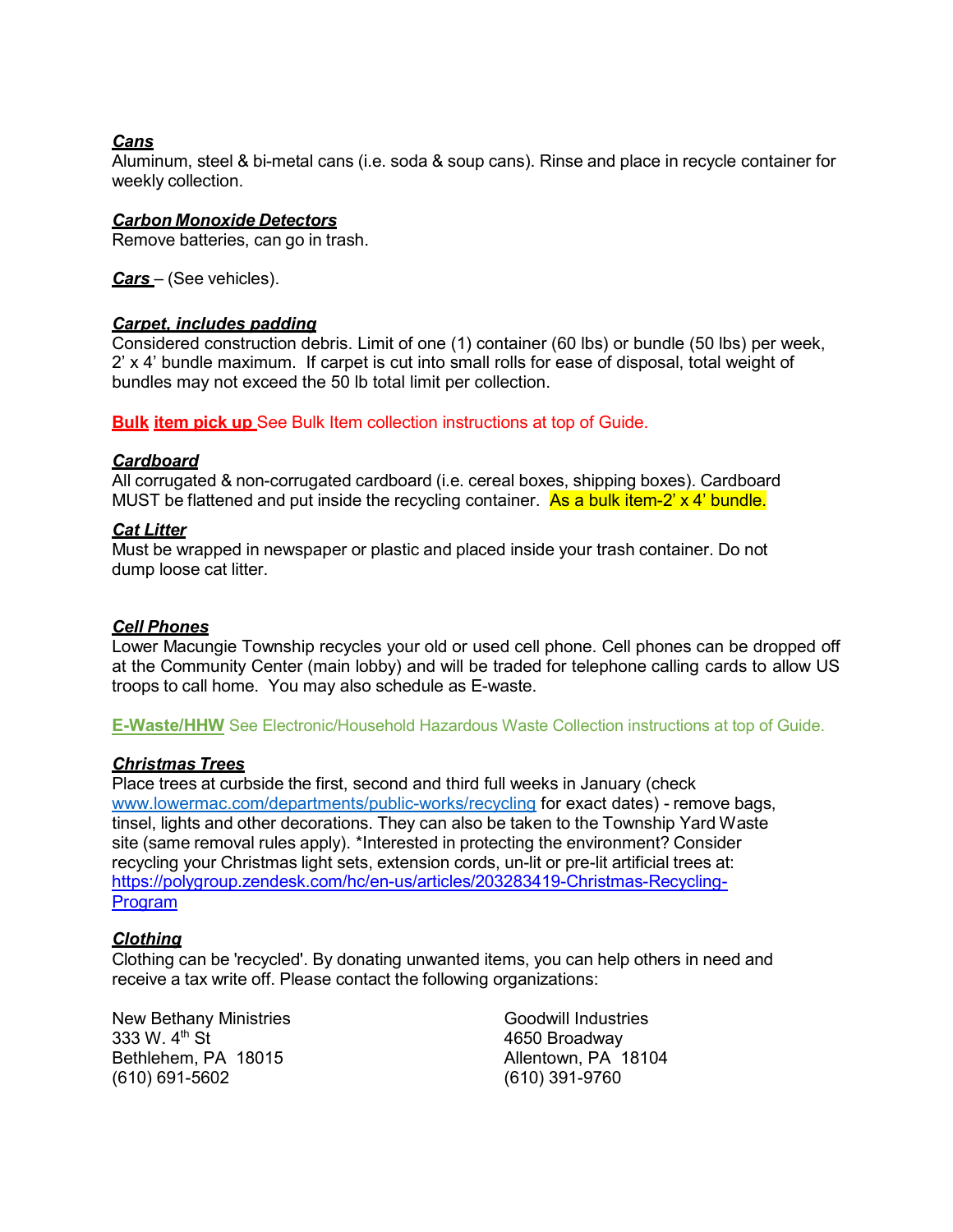Salvation Army **Purple Heart** Whitehall, PA 18052 (610) 434-9560 for drop-off (800) SA-Truck

1195 Mickley Rd [www.purpleheartpickup.ord](http://www.purpleheartpickup.ord/)

# *Construction Debris*

Includes drywall, lumber (including pressure treated) and shingles - Limit of one (1) container (60 lbs.) or bundle (50 lbs.) per week, 2' x 4' bundles. This will be considered your bulk item for the week. (Construction debris collected curbside is not recycled).

**Bulk item pick up***:* See Bulk Item collection instructions at top of Guide.

# *Electronics Recycling*

ELECTRONICS MAY NOT BE PLACED AT THE CURB FOR COLLECTION. Violation tickets are being issued for electronics left at the curb.

**E-Waste/HHW** See Electronic/Household Hazardous Waste Collection instructions at top of Guide.

#### *AERC -* [www.aercrecycling.com](http://www.aercrecycling.com/)

2330 SW 26th St Allentown, Pa. 610-797-7608 AERC/Com-Cycle will only be accepting materials on the 2nd Friday of every month from 9:00 AM to 3:00 PM. *See price listing*: <http://www.aerc.com/pdf/AERC-DropOffFriday-National-07242015.pdf>

# *ACCEPTABLE ITEMS*:

35mm Slide projectors, Alarm clocks, Answering machine, Audio/visual tape, Batteries, Cables, Calculators, Cameras, CD, CD players/recorders, Computer monitors, Computers, Cords, Dictation equipment, DVD, Electric pencil sharpeners, Electric razors, Electric typewriters, Fax machines, Floppy disks, Florescent lamps, Hand held games, Headphones, Joy sticks, Keyboards, Microphones, Microwaves, Modems, Mouse, Movie projectors, Multi-function printers, Non-PCB ballast, Pagers, PCB ballast, PDA's, Photocopiers, Plotters, Printers, Radios, Record players, Scanners, Speakers, Stereo speakers, Stereos/Walkman, Tape recorders/decks, Telephones, Televisions, Thermometers, Thermostats, Power tools, VCR's, Video game consoles

Lamps include Whole fluorescent lamps, Incandescent lamps and Thermometers. Batteries include Car, Motorcycle and rechargeable and non-rechargeable household batteries, all of which can be dropped off for a minimal fee.

## *GER Solutions* - www.GERSolutions.net

795 Roble Rd Allentown, PA 18109 (east Allentown, near LV Airport) 610-443-1776 *Hours*: Monday, Wednesday, Friday 9:30 AM - 12:00 PM and 1:00 PM - 4:00 PM Every 3rd Saturday of the month: 9:00 AM - 12:00 PM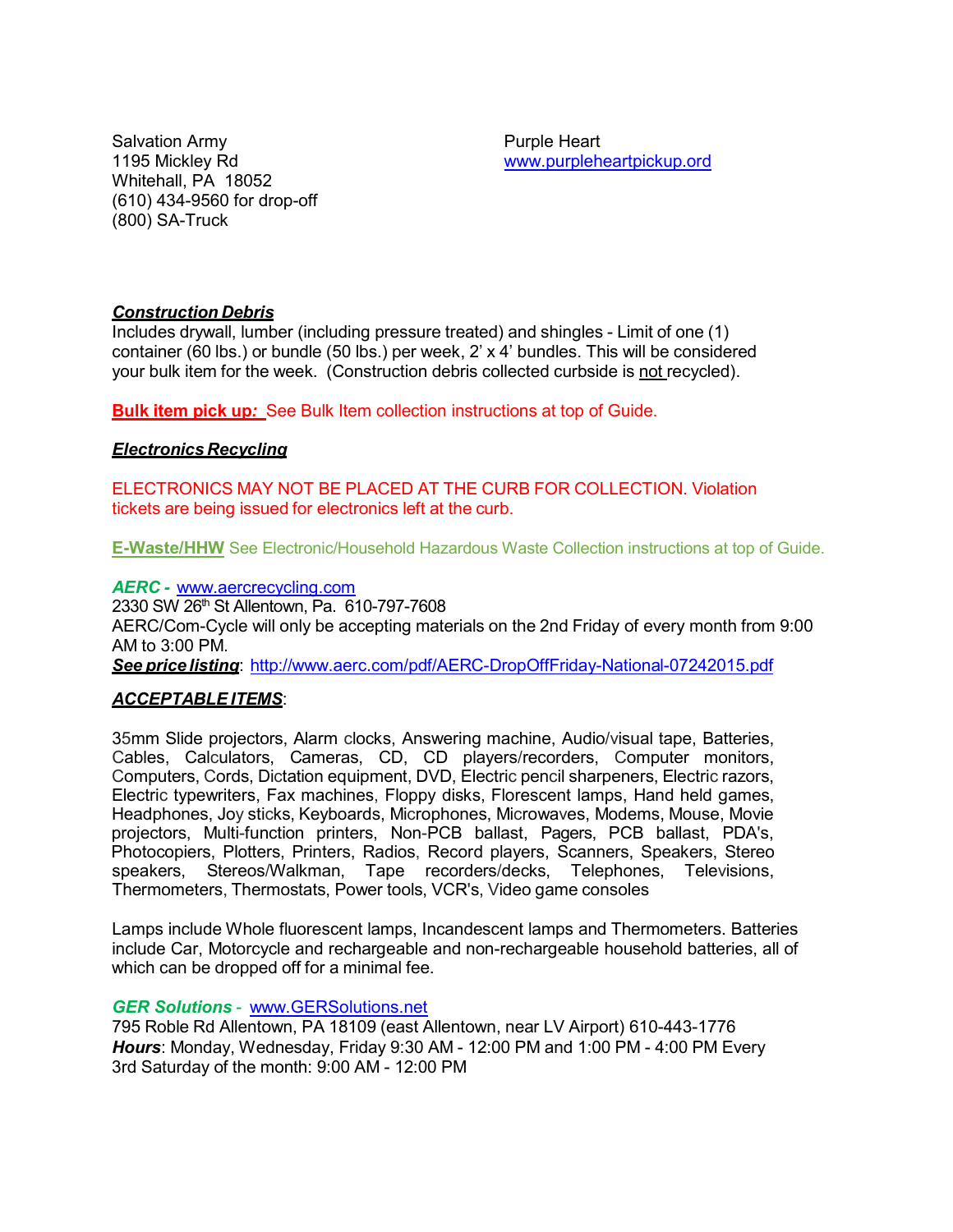# *ACCEPTABLE ITEMS:*

Alarm Clocks, Answering Machines, Audio Recorders – Digital or Bread Makers, Calculators / Adding Machines, Cameras, CD Players, Cell Phones, Circuit Boards, Clothes Dryer Clothes, Coffee / Cappuccino Makers, Compact Disks Computer, Laptop Computer, Network Servers, Computer Towers, Copiers – Floor Models, Desktop Cords / Cables / Wires, Curling Irons / Hair Stylers / Hot Rollers, DVD / Blu-Ray Players, Electronic Keyboards, Extension Cords – Hand Held Games /Video, Grills (no tanks), Hair Dryers, Headphones, iPods, Keyboards, LCD monitors, Metal Scrap, Mouse, Microphones, Microwaves, Modems, Air Cards, Pagers, Panini- Paper, Irons, Popcorn Makers, Portable Heaters, Power Tools: Drills / Misc. Power Tools: Saws, Printers – Desktop, Radios / Scanners, Shavers / Trimmers, Small Appliance: Televisions /cart monitors, Fans: – Ceiling, Floor Model, Desktop, Fitness Equipment - Treadmill, Elliptical, etc. All plastic Speakers, Stovetops, Tapes – Magnetic Tapes, Telephones, Toasters / Toaster Ovens, Typewriters , Vacuum Cleaners, VCR's- Video Gaming Systems, Waffle Irons, Webcams, Weed **Trimmers** 

Small fees may apply. Please call GER Solutions for fee schedule. Also a recycler of some batteries, small Freon-containing items and light bulbs.

# *Best Buy* - [www.BestBuy.com/recycle](http://www.bestbuy.com/recycle) (any location)

Accepts TVs (Tube smaller 32", Flat panel: LCD, Plasma, LED smaller than 50", portable), projectors, computer monitors. *These products are recycled for a fee.*

Appliance & TV haul away and recycling options – Best Buy will remove an appliance or TV for a fee from a customer's home when a new product is purchased / delivered from Best Buy.

# *ACCEPTED ITEMS* (See above link for details)

Battery Backups (UPS), Cables and Connectors, DirecTV Set Top Box/Converters, DVD/Blu-ray Players, Headphones, In-Dash/Overhead DVD, Internet TV Set Top Box/Satellite Receivers, Portable DVD, Portable Media Players, Power Inverters, Projectors, Remotes/Surge Protectors, TiVo, TV Antennas, VCRs, Wall Mounts, All-in-one Computers, CD/DVD Drives, Computer Speakers/Controllers, Desktops, Hard Drives, Ink/Toner cartridges, Laptops, Memory, Mice and Keyboards, Modems/Routers/Hubs, Web Cams, Netbooks, Printers/Scanners/Fax, Sound/Video Cards, Tablets, E-Readers, Calculators, Chargers, Hands-Free Headsets, Landline Phones, Mobile Phones, Rechargeable Batteries, Recorders, Shredders, Two-Way Radios, Wireless Broadband, Alarm Clocks, Amps and Effects, Audio Mixers/DJ Turntables, CD Players/Recorders, Cassette Players, Home Audio Networking, Home Recording Interfaces, HTIB/Soundbars/Speakers, Ipods/other MP3 players, MP3 Speakers, Speaker Systems, Personal Recorders, Receivers/Boomboxes, Satellite Radio, Turntables, Curling Irons, Hair Dryers, Hair Straighteners, Monitoring Systems, Pedometers and Heart Monitors, Weather Stations, Portable Gaming, Portable LCD Screens, Video Game Consoles, CB Radios, Scanners, Decks, In-dash GPS, Outdoor GPS, Portable GPS, Radar Detectors, Security Systems, Wiring Harness and Install Kits

**NOT ACCEPTED** (This is a partial listing, see above link for complete list of items)

Console TVs of any size, or tube TVs and monitors larger than 32", front projection (big screen), rear projection (DLP), Exposed Cathode Ray Tubes.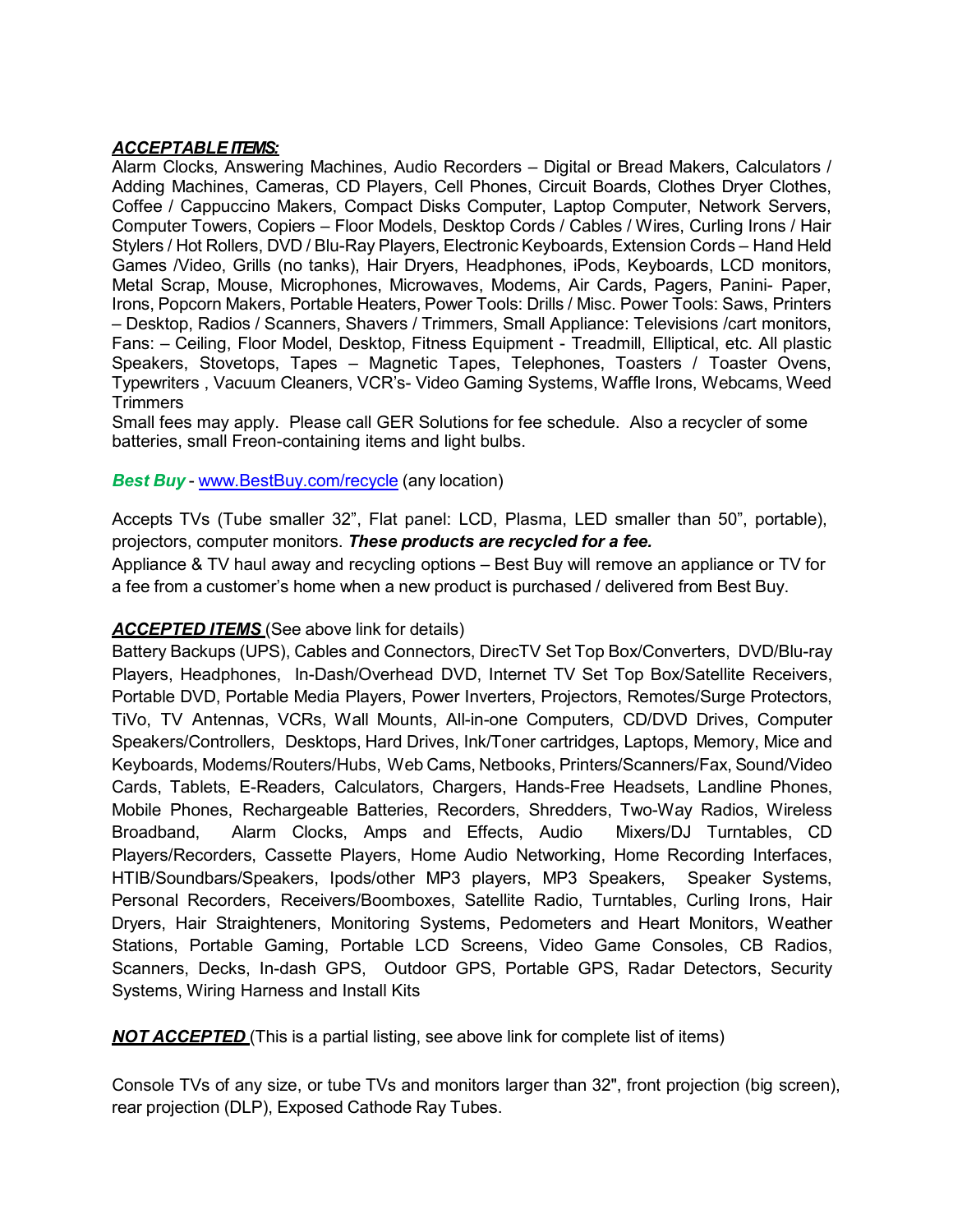Air Conditioners, Air Purifiers, Blenders and Juicers, Bread Makers, Coffee/ Espresso Machines, Deep Fryers, Dehumidifiers, Electric Grills and Griddles, Electric Toothbrushes, Electric Woks, Food Dehydrators, Food Processors, Heaters, Ice Cream Makers, Meat Slicers and Grinders, Microwaves, Mini Fridges, Mixers, Popcorn, Makers, Power Washers, Pressure Cookers, Propane Grills, Rice Cookers, Slow Cookers and Crock Pots, Steam Cleaners, Steamers, Toaster/Pizza Ovens, Toasters/Teapots, Trash Compactors, Waffle Makers, Wet/Dry Vacuums

# **Staples Stores** – (any location)

<http://www.staples.com/sbd/cre/marketing/easy-on-the-planet/recycling-> and-eco-services.html

## *ACCEPTABLE ITEMS:*

A/V receivers, Calculators, Camcorders, CD/DVD/Blu-ray players, Mice, Keyboards, Copiers, Cordless phones, Digital projectors, Desktop and all- in-one computers, Laptops, Digital cameras, eReaders, Monitors, Desktop printers, Fax machine, Gaming devices consoles/handhelds, GPS devices, Modems, MP3 players/iPods, Shredders, UPS/battery backup devices, Routers and Computer speakers, Mobile phones, Rechargeable, lithium, ion, small sealed, lead acid, nickel, metal hydride batteries, Scanners, Small servers

# *NOT ACCEPTED*:

Televisions and the state of the Smoke detectors of the Smoke detectors of the Smoke detectors of the Smoke detectors Appliances **Alkaline (i.e. not rechargeable)** Large services Lamps/bulbs

Floor model copiers and printers Large speakers or speaker systems

**Polygroup Recycling - www.polygroup.com** (subheading sustainability) Light Sets, Un-lit and Pre-lit Artificial Christmas Trees, Extension Cords.

**E-Waste/HHW** See Electronic/Household Hazardous Waste Collection instructions at top of Guide.

# *Fire Extinguisher*

Top of can should be removed and item can be placed in the trash. The top can be unscrewed like a lid on a jar. Newer extinguishers with steel handle can likely be recharged. Kistler O'Brien Fire Protection 2210 City Line Rd Bethlehem 610-266-7100

# *Fluorescent Light Bulbs*

For fluorescent light bulbs, please contact AERC (See Electronic Recycling). For compact fluorescent light bulbs, please contact AERC, Batteries + Bulbs (See Electronic Recycling) Home Depot or Lowe's. You may also schedule has HHW.

**E-Waste/HHW** See Electronic/Household Hazardous Waste Collection instructions at top of Guide.

# *Formica*

Piece should not be larger than 4ft. This will be your bulk item for the week.

**Bulk item pick up:** See Bulk Item collection instructions at top of Guide.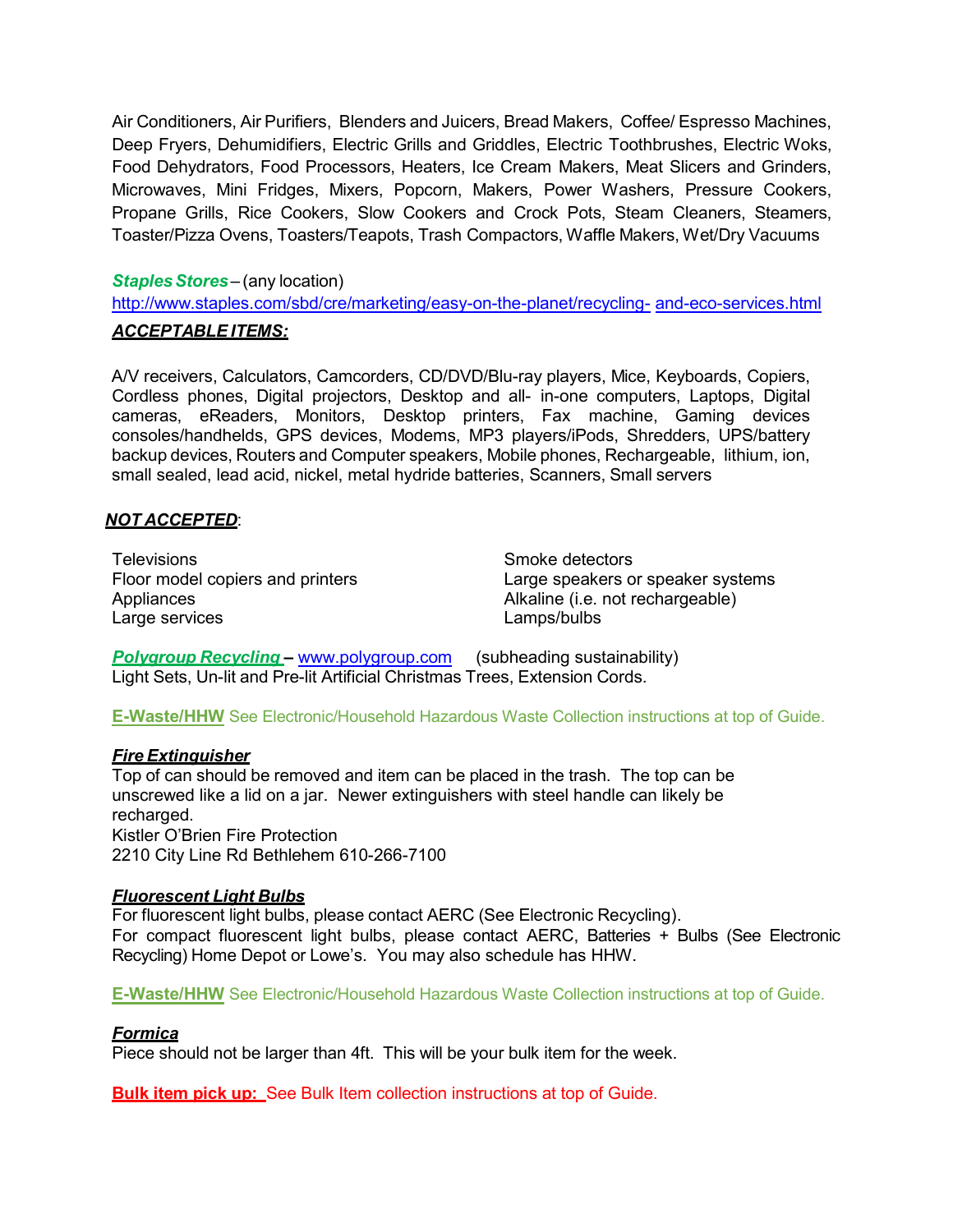# *Freon*

Must have a tag on item stating Freon has been removed. There is a charge for removal. David's Electric 314 Main St. Emmaus (Near VFW Triangle) 610-965-4282

Liberty Recycling 526 N 3rd St Allentown 610-433-0129

# *Furniture*

Couches, mattresses, etc. can be placed at curbside on your designated pickup day at no additional charge. Limit is 1 item per week. Furniture placed curbside is not recycled.

# **Bulk item pick up:** See Bulk Item collection instructions at top of Guide.

Furniture in good condition can also be 'recycled' by donating unwanted items. You can help others in need and receive a tax write off. Please contact the following organizations: New Bethany Ministries, Goodwill, Purple Heart, and the Salvation Army. (See Clothing).

# *Glass*

Clear, brown & green bottles & jars. (i.e. beverage bottles, food containers). Remove the caps and rinse out. Do not break. Place in recycle container for weekly collection.

# *Grass Clippings*

Please consider mulching your grass; this returns important nutrients to your lawn and saves energy. An alternative is to haul your clippings to the Township's Yard Waste site located at 5536 Indian Creek Road. Closed every Tuesday, Thursdays & some Holidays. Check website: <http://www.lowermac.com/departments/public-works/yard-waste/> for specific holidays the site is closed. No charge permit is required to enter Yard Waste site.

Additionally, grass clippings are collected curbside from mid-March to the beginning of October. Curbside collection of grass clippings is collected on the day AFTER your regularly scheduled trash/recycling day. Monday/TUESDAY Tuesday/WEDNESDAY Wednesday/THURSDAY Thursday/FRIDAY Friday/MONDAY

The limit is five (5) brown 30-gallon Kraft bags per household. Ornamental grasses are not acceptable, lawn grass clippings only.

## *Hot Water Heater*

Waste Management will accept as a bulk item. Drain it before placing curbside.

**Bulk item pick up:** See Bulk Item collection instructions at top of Guide.

## *Hot Tub*

Dismantle, place out curbside bundled or tied, no longer than 5 feet in length. One bundle per week, cannot exceed 50 pounds.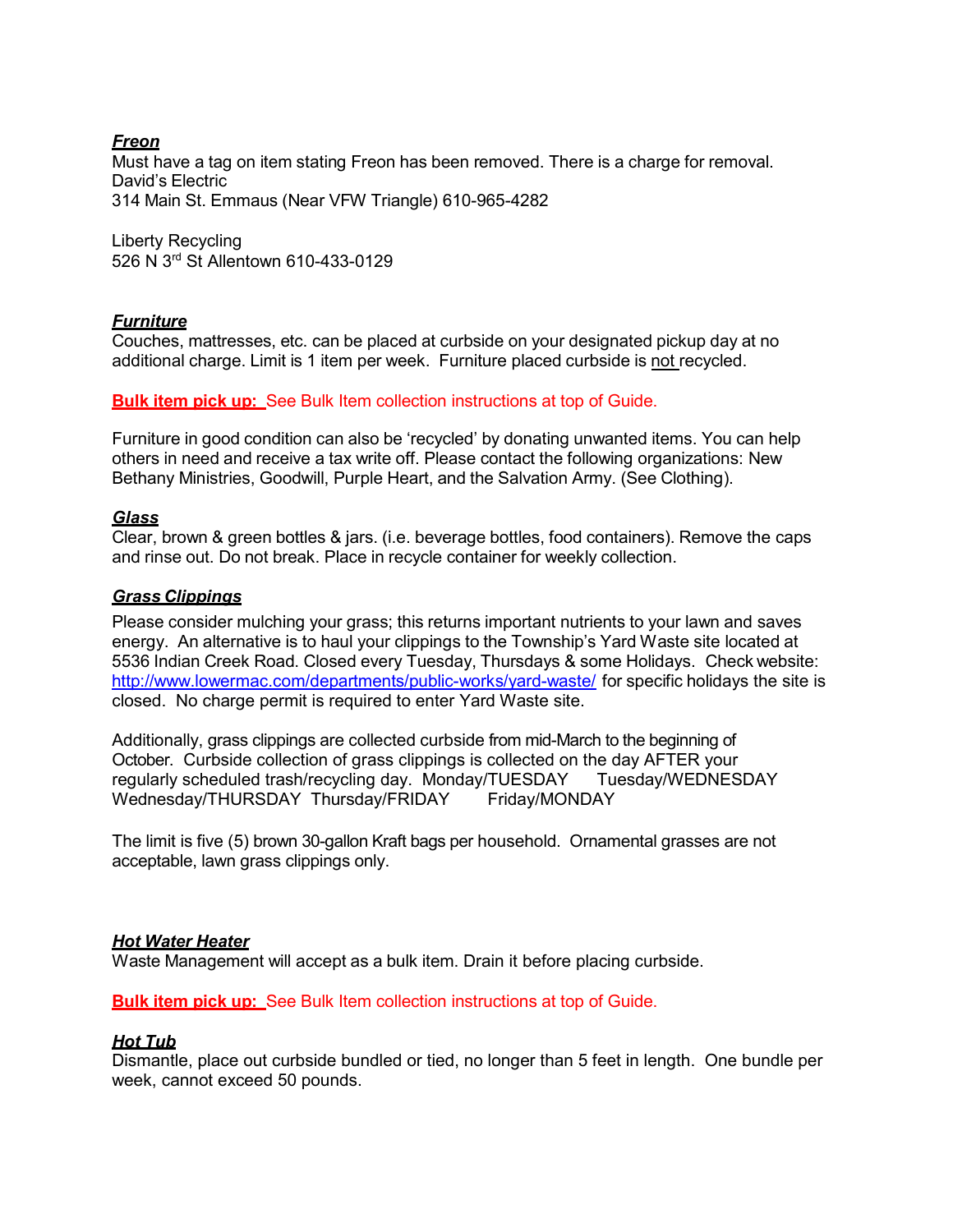# *Household Hazardous Waste*

Please check with Lehigh County (610) 782-3073 for any programs that may be available. You may also call to schedule as HHW.

**E-Waste/HHW** See Electronic/Household Hazardous Waste Collection instructions at top of Guide.

# *Needles – Medical "Sharps"*

Place needles in plastic container with a screw top lid (i.e. laundry detergent bottle, soda bottle) then place in trash. You may also schedule as HHW.

# *Oils*

Motor Oil (See Used Oil).

Frying oil – Can be placed in weekly trash collection. Let containers dry out or stuff with shredded paper or kitty litter to absorb liquids.

**E-Waste/HHW** See Electronic/Household Hazardous Waste Collection instructions at top of Guide.

# *Paper*

Newspaper & mixed paper (junk mail), glossy ads, magazines, telephone books, office paper, and fiber egg boxes, can now be placed in recycling container.

# *Paint*

Latex paint is not considered a hazardous waste. To properly discard of latex paint, please do the following:

For small amounts: Leave lid off in a ventilated area. When completely dried, place in trash, lid off.

## For larger amounts:

Remove and discard the paint can lid.

Make sure the paint can is 1/2 full or less. If the can is more than 1/2 full, pour excess into another container, such as a milk jug or coffee can.

Add clay-based kitty litter or absorbent material so that the can is 3/4 full. Stir paint/kitty litter mixture.

If liquid paint remains, add more kitty litter.

Allow paint/kitty litter mixture to air dry until hard - approximately 1-2 days.

Dispose of the can in the garbage without the lid. Can will not be picked up by the hauler if they cannot see that the paint is dry.

Latex paint placed curbside is not recycled.

*Oil-Based Paint*: is a combustible material and must be disposed of properly; (See Hazardous Waste). You may also call to schedule as HHW.

**E-Waste/HHW** See Electronic/Household Hazardous Waste Collection instructions at top of Guide.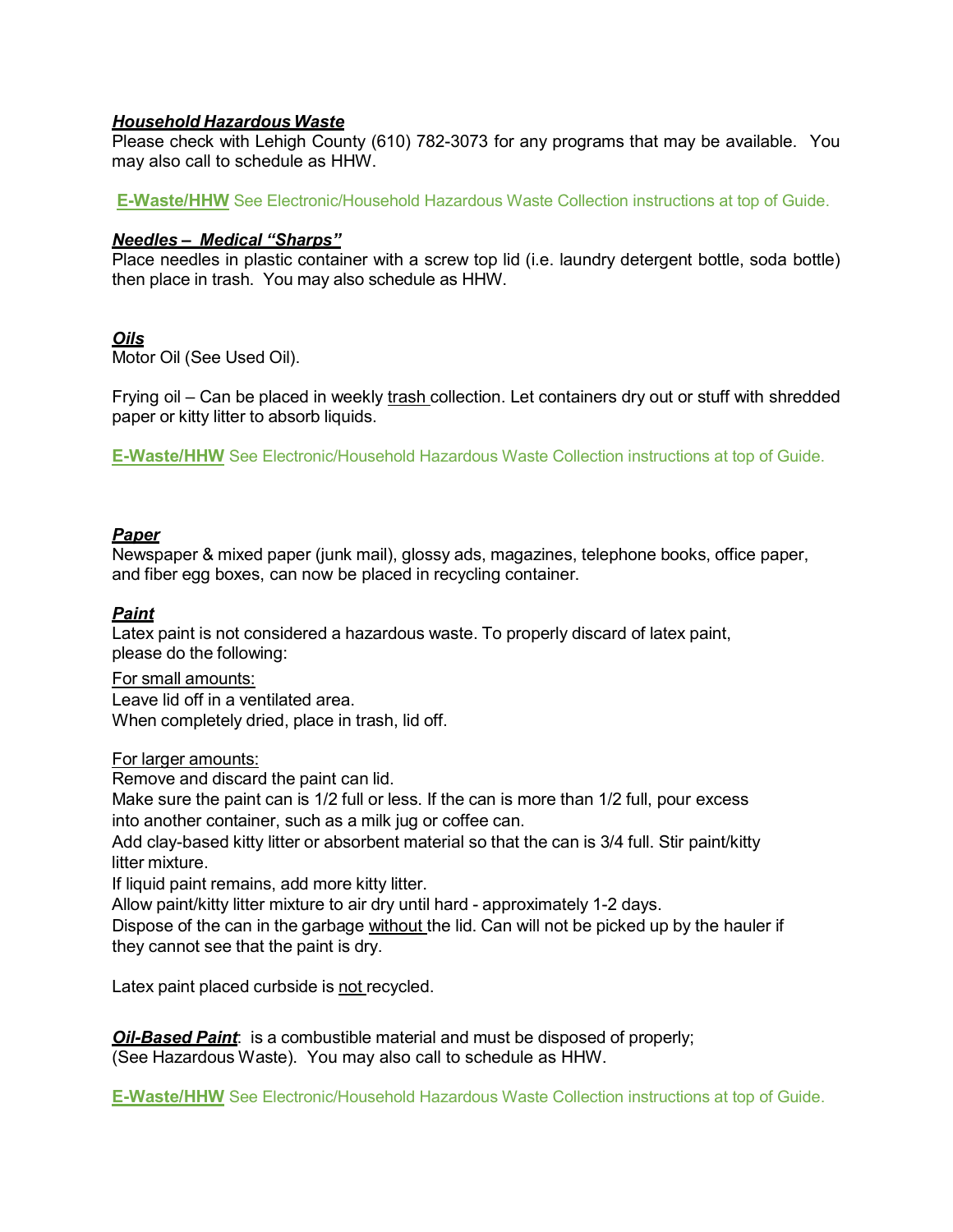# *Plastics*

PETE & HDPE Plastics 1-7 (i.e. soda, milk, juice, water & cleaning bottles, and used K- cups). Remove caps, rinse containers, place in recycling container.

# *Porcelain*

If item weighs more than 60lbs, smash into smaller piece(s). This is a bulk item. *Bulk item pick up:* See Bulk Item collection instructions at top of Guide.

# *Prescription Drugs*

Take out of original container. Dissolve in boiling water, and then mix in with an undesirable substance (i.e. cat litter, coffee grounds, etc.) then place in trash. Only flush in toilet if label specifically states this or visit:

<http://www.fda.gov/Drugs/ResourcesForYou/Consumers/BuyingUsingMedicineSafely/Ens> uringSafeUseofMedicine/SafeDisposalofMedicines/ucm186187.htm

# *Propane Tanks*

Small 1 lb. canisters/tanks can be collected, but it MUST BE COMPLETELY EMPTY before placing in trash. All propane must be fully discharged before placing in trash.

# *Do Not Place Large Tanks at Curbside for Collection.*

To return old, used tanks - the following business will accept them for a fee:

E Schneider & Sons 616 Sumner Ave Allentown 610-435-3527

Tank MUST be empty with the brass valve must be removed from the top of the tank.

# **Shredding (paper)/Styrofoam/Scrap Metal**

*The City of Bethlehem* – Theis/Cornfeld Recycling Center 6350 Illicks Mill Rd. Bethlehem 610- 865-7082

*Recycling*- https://www.bethlehem- pa.gov/recycling/services/theis\_cornfeld.html *Shredding*[-https://www.bethlehem-pa.gov/recycling/services/shredding.h](http://www.bethlehem-pa.gov/recycling/services/shredding.html)tml *Hours of Shredding:* Monday-Saturday, 9:00 a.m. to 3:00 p.m.

Offers shredding of confidential documents and is available *FREE* to businesses and private individuals, resident and non-resident. If you have 4 or more boxes, you need to schedule an appointment. If you wish to stay while your material is shredded, you must have an appointment regardless of how much material you have.

Allentown Recycles-[http://www.allentownrecycles.org/drop\\_off/index.jsp](http://www.allentownrecycles.org/drop_off/index.jsp) Martin Luther King Dr. Allentown (next to the 15<sup>th</sup> St Bridge below YMCA) 610-437-8729 *Recycling*: Open 24/7/365 *Hours of Shredding:* Monday-Friday 8AM-4PM and Sat. 8AM – Noon Remove binders, paper clips, etc. Only staples are permitted Available to residents and non-residents

# *Sliding Patio Doors*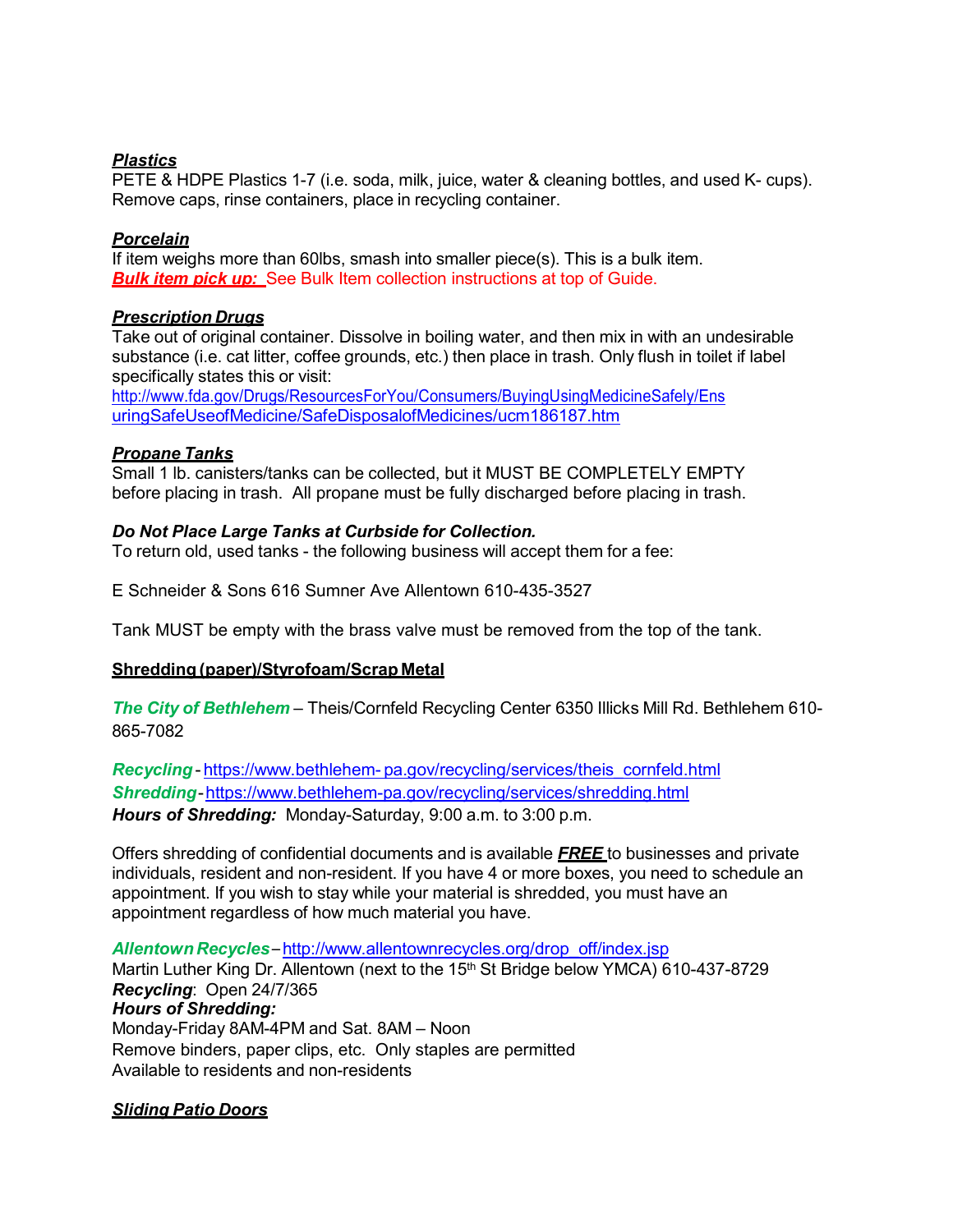Waste Management will take both as 1 bulk item. Put an X on glass with duct tape to prevent shattering, if broken.

**Bulk item pick up***:* See Bulk Item collection instructions at top of Guide.

## *Smoke Detectors*

**Can***not* go into trash. They can be returned to manufacturer or contact First Alert Corp. 1- 800-392-1395

# *Styrofoam*

Cups / plates – regular trash. This is not a recycling item.

# *Tires*

Limit of one (1) per week. The tire must be off the rim. NO TRUCK TIRES. Tires placed for curbside pickup are not recycled.

**Bulk item pick up:** See Bulk Item collection instructions at top of Guide.

# *Turpentine*

Hazardous material – call Lehigh County for proper disposal (610) 782-3073

**E-Waste/HHW** See Electronic/Household Hazardous Waste Collection instructions at top of Guide.

# *Used Oil*

Will be accepted at the following stations (there is no fee and the limit is one (1) gallon) or check with your service station.

Schweikert's Auto Service – 610-821-5600 Firestone (Mill Creek Rd.) – 610-628-4810

**E-Waste/HHW** See Electronic/Household Hazardous Waste Collection instructions at top of Guide.

# *Vehicles*

Looking to get rid of your old car? Consider donating it to Wheels for Wishes! It's a tax deductible way to donate your car and the proceeds benefit the Make-A-Wish Foundation. Click here for more information about Wheels for Wishes.

# *Yard Waste*

The Township operates its Yard Waste Drop-off Site at 5536 Indian Creek Road with varying open hours depending on the season. No commercial operations (i.e. landscapers, lawn services, tree trimmers, etc.) are permitted. *NO PLASTIC BAGS OR TRASH.*

Additionally, yard waste is collected curbside twelve times year ( $1<sup>st</sup>$  full week and  $3<sup>rd</sup>$  full weeks of April, May, June, July, August and September). Curbside collection of yard waste is collected on the day AFTER your regularly scheduled trash/recycling day. Monday/TUESDAY Tuesday/WEDNESDAY Wednesday/THURSDAY Thursday/FRIDAY Friday/MONDAY

The limit is six (6) open containers or bundles per household. Each container or bundle cannot